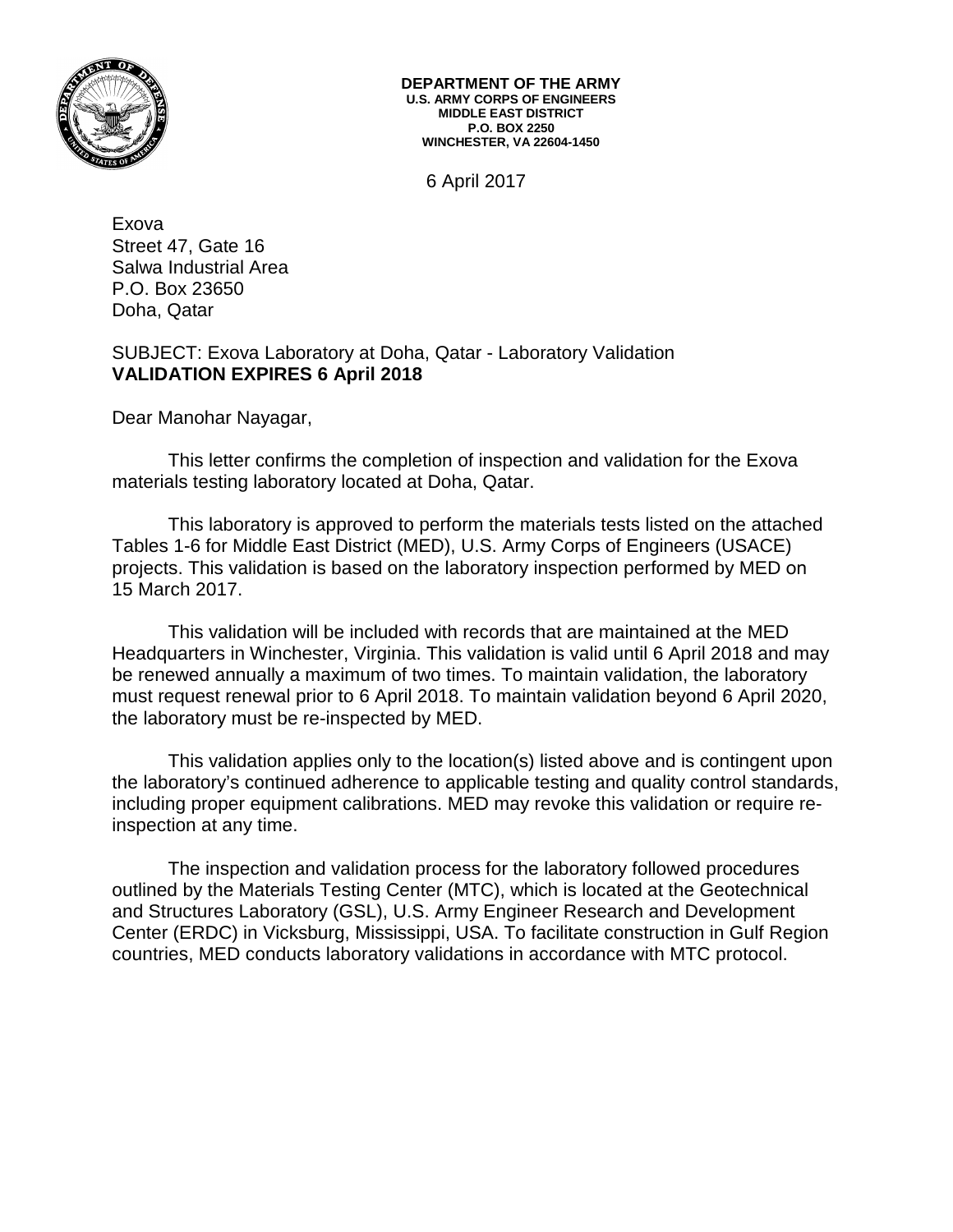Questions regarding this validation or requests for renewal should be sent to [DLL-CETAM-CONSTRUCTION-LAB@USACE.ARMY.MIL.](mailto:DLL-CETAM-CONSTRUCTION-LAB@USACE.ARMY.MIL)

> Edward O. Upson, P.E., PMP Chief, Quality Assurance Section Middle East District U.S. Army Corps of Engineers UPSON.EDWARD.O. 1387025908 Digitally signed by UPSON.EDWARD.O.1387025908<br>DN: c=US, o=U.S. Government, ou=DoD, ou=PKI,<br>bu=USA, cn=UPSON.EDWARD.O.1387025908<br>Date: 2017.04.10 15:07:49 -04'00'

Enclosure: Tables 1-6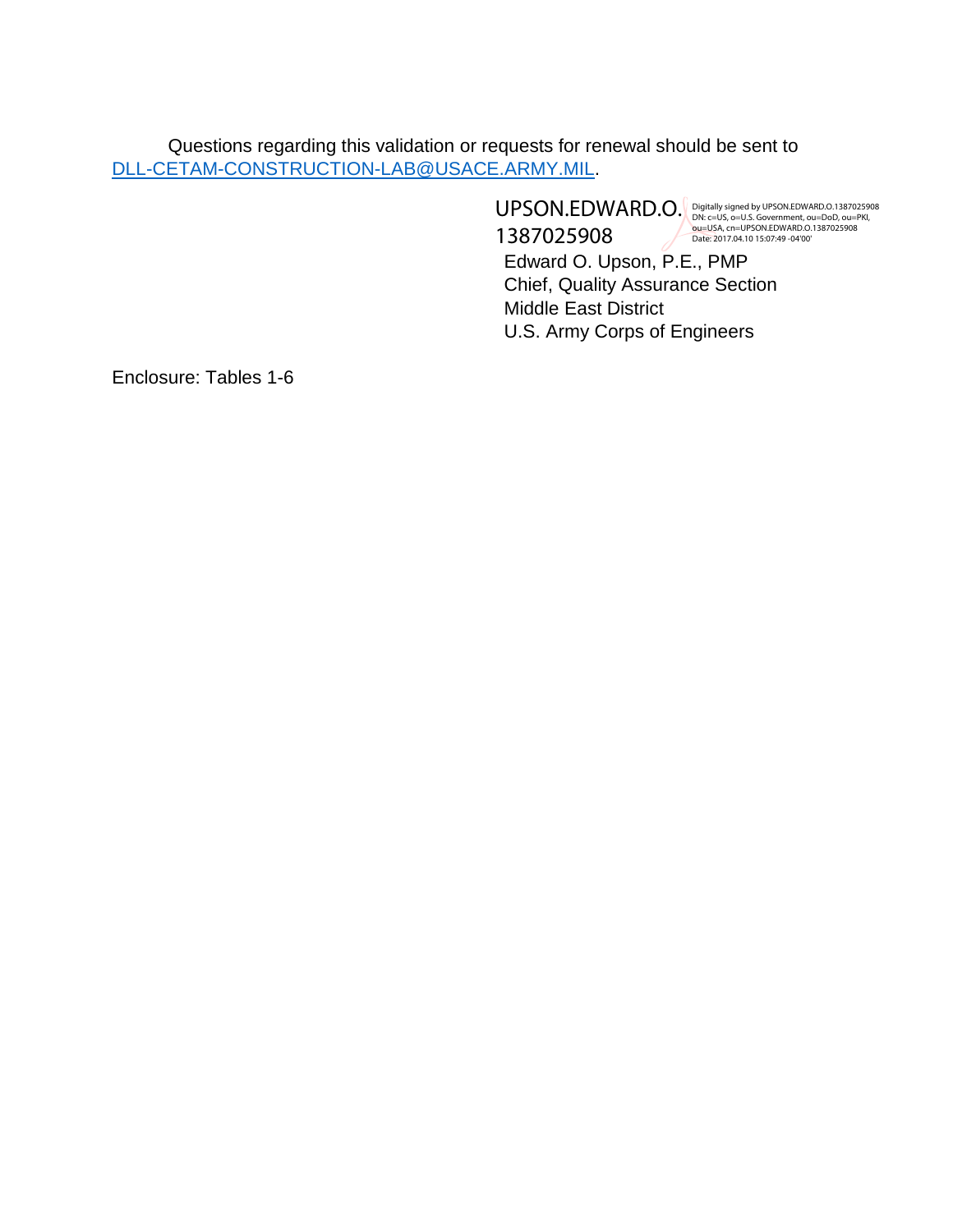#### **TABLE 1 - AGGREGATE**

| <b>Test Method</b>    | <b>Test Procedure</b>                                           | No.            | Approved |
|-----------------------|-----------------------------------------------------------------|----------------|----------|
|                       | REQUIRED TESTS PER ASTM C 1077-14                               |                |          |
|                       |                                                                 |                |          |
| <b>ASTM C 117-13</b>  | Material Finer than 75 Im (No. 200) Sieve                       | A1             | X        |
| <b>ASTM C 127-12</b>  | Specific Gravity & Absorption in Coarse Aggregate               | A <sub>2</sub> | X        |
| <b>ASTM C 128-12</b>  | Specific Gravity & Absorption in Fine Aggregate                 | A <sub>3</sub> | X        |
| <b>ASTM C 136-06</b>  | Sieve Analysis of Aggregates                                    | A4             | X        |
|                       | <b>OPTIONAL TESTS PER ASTM C1077-14</b>                         |                |          |
| <b>ASTM C 29-09</b>   | Unit Weight and Voids in Aggregate                              | A <sub>5</sub> |          |
| <b>ASTM C 40-11</b>   | Organic Impurities                                              | A <sub>6</sub> |          |
| <b>ASTM C 70-13</b>   | Surface Moisture in Fine Aggregate                              | A7             |          |
| <b>ASTM C 87-10</b>   | Effects of Organic Impurities on Mortar Strength                | A <sub>8</sub> |          |
| <b>ASTM C 88-13</b>   | <b>Sulfate Soundness</b>                                        | A <sub>9</sub> | X        |
| <b>ASTM C 123-12</b>  | <b>Lightweight Particles</b>                                    | A10            |          |
| <b>ASTM C 131-06</b>  | Los Angeles Abrasion Resistance on Small-Size Coarse Aggregate  | A11            | X        |
| <b>ASTM C 142-10</b>  | <b>Clay Lumps</b>                                               | A12            |          |
| <b>ASTM C 227-10</b>  | Alkali Reactivity of Cement-Aggregate Combinations (Mortar-Bar) | A13            |          |
| <b>ASTM C 289-07</b>  | Alkali-Silica Reactivity of Aggregates (Chemical Method)        | A14            |          |
| <b>ASTM C 295-12</b>  | Petrographic Examination                                        | A15            |          |
| <b>ASTM C 441-11</b>  | Effectiveness of Mineral Admixtures or GBFS on Preventing       | A16            |          |
| <b>ASTM C 535-12</b>  | Los Angeles Abrasion Resistance on Large Size Coarse Aggregate  | A11            |          |
| <b>ASTM C 566-13</b>  | <b>Total Moisture Content</b>                                   | A17            |          |
| <b>ASTM C 586-11</b>  | Alkali Reactivity of Carbonate Rocks (Rock Cylinder Method)     | A18            |          |
| <b>ASTM C 641-09</b>  | Staining Materials in Lightweight Aggregates                    | A19            |          |
| <b>ASTM C 702-11</b>  | <b>Reducing Samples to Testing Size</b>                         | A20            | X        |
| <b>ASTM C 1105-08</b> | Length Change Due to Alkali-Carbonate Reaction                  | A21            |          |
| <b>ASTM C 1138-12</b> | Abrasion Resistance of Concrete (Underwater Method)             | A22            |          |
| <b>ASTM C 1252-06</b> | <b>Uncompacted Void Content</b>                                 | A23            |          |
| <b>ASTM C 1260-07</b> | Potential Alkali Reactivity of Aggregates (Mortar-Bar Method)   | A24            |          |
| <b>ASTM C 1293-08</b> | Length Change Alkali-Silica Reaction                            | A25            |          |
| <b>ASTM D 75-13</b>   | Sampling                                                        | A26            |          |
| <b>ASTM D 546-10</b>  | Sieve Analysis of Mineral Filler                                | A27            |          |
| <b>ASTM D 2419-09</b> | <b>Sand Equivalent Value</b>                                    | A28            | X        |
| <b>ASTM D 3744-11</b> | <b>Aggregate Durability Index</b>                               | A29            |          |
| ASTM D 4791-10        | <b>Flat or Elongated Particles</b>                              | A30            | X        |
| <b>ASTM D 5821-13</b> | Percentage of Fractured Particles in Coarse Aggregate           | A31            | X        |
| CRD-C 104-80          | <b>Fineness Modulus</b>                                         | A4             |          |
| CRD-C 119-91          | Flat and Elongated Particles                                    | A30            |          |
| CRD-C 130-89          | <b>Scratch Hardness</b>                                         | A32            |          |
| CRD-C 171-94          | Percentage of Crushed Particles in Aggregate                    | A33            |          |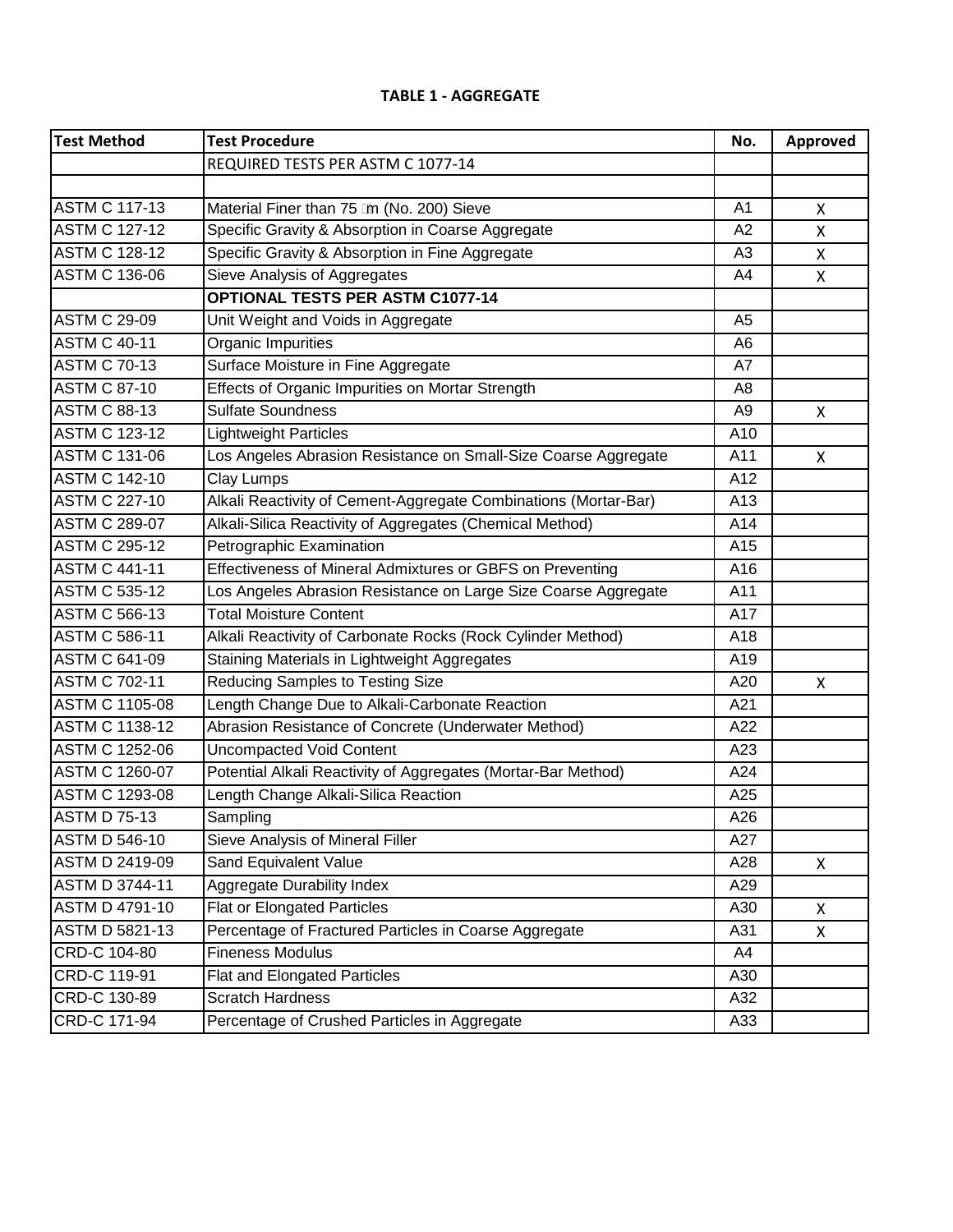#### **TABLE 2 - BITUMINOUS**

| <b>Test Method</b>    | Test Procedure (ASTM D 3666-13)                                 | No.            | Approved |
|-----------------------|-----------------------------------------------------------------|----------------|----------|
|                       |                                                                 |                |          |
| <b>ASTM D 5-13</b>    | Penetration                                                     | <b>B1</b>      |          |
| <b>ASTM D 36-14</b>   | <b>Softening Point</b>                                          | <b>B2</b>      |          |
| <b>ASTM D 70-09</b>   | Density of Semi-Solid Bituminous Mat'ls (Pycnometer Method)     | B <sub>3</sub> |          |
| <b>ASTM D 113-07</b>  | <b>Ductility</b>                                                | <b>B4</b>      |          |
| <b>ASTM D 139-12</b>  | <b>Float Test</b>                                               | <b>B5</b>      |          |
| <b>ASTM D 140-09</b>  | <b>Sampling Bituminous Materials</b>                            | B <sub>6</sub> |          |
| <b>ASTM D 242-09</b>  | Mineral Filler for Bituminous Paving Mixtures                   | <b>B7</b>      |          |
| <b>ASTM D 243-08</b>  | <b>Penetration Residue</b>                                      | B <sub>8</sub> |          |
| <b>ASTM D 244-09</b>  | <b>Emulsified Asphalts</b>                                      | B <sub>9</sub> |          |
| <b>ASTM D 402-08</b>  | Distillation of Cut-Back Asphalts                               | <b>B10</b>     |          |
| <b>ASTM D 979-12</b>  | <b>Sampling Bituminous Paving Mixtures</b>                      | <b>B11</b>     |          |
| <b>ASTM D 1074-09</b> | <b>Compressive Strength</b>                                     | <b>B12</b>     |          |
| <b>ASTM D 1075-11</b> | <b>Effect of Water on Compressive Strength</b>                  | <b>B13</b>     |          |
| <b>ASTM D 1188-07</b> | <b>Bulk Specific Gravity &amp; Density Using Coated Samples</b> | <b>B14</b>     |          |
| <b>ASTM D 1461-11</b> | Moisture or Volatile Distillates in Bituminous Paving Mixtures  | <b>B15</b>     |          |
| <b>ASTM D 1560-09</b> | Resistance to Deformation & Cohesion by Hveem                   | <b>B16</b>     |          |
| <b>ASTM D 1561-13</b> | Preparation by CA Kneading Compactor                            | <b>B17</b>     |          |
| <b>ASTM D 1754-09</b> | Effect of Heat & Air by Thin Film Oven                          | <b>B18</b>     |          |
| <b>ASTM D 1856-09</b> | Recovery of Asphalt by Abson                                    | <b>B19</b>     |          |
| ASTM D 2041-11        | Theoretical Maximum Specific Gravity & Density (Rice)           | <b>B20</b>     |          |
| <b>ASTM D 2042-09</b> | Solubility by Trichloroethylene                                 | <b>B21</b>     |          |
| ASTM D 2170-10        | Kinematic Viscosity                                             | <b>B22</b>     |          |
| <b>ASTM D 2171-10</b> | Viscosity by Vacuum Capillary Viscometer                        | <b>B23</b>     |          |
| <b>ASTM D 2172-11</b> | <b>Quantitative Extraction</b>                                  | <b>B24</b>     |          |
| <b>ASTM D 2726-14</b> | <b>Bulk Specific Gravity and Density</b>                        | <b>B25</b>     |          |
| <b>ASTM D 2872-12</b> | Effect of Heat & Air on Moving Film by Rolling Thin Film Oven   | <b>B26</b>     |          |
| <b>ASTM D 2950-14</b> | Density of Bituminous Concrete in Place by Nuclear Methods      | <b>B27</b>     |          |
| <b>ASTM D 3142-11</b> | Density of Liquid Asphalts by Hydrometer                        | <b>B28</b>     |          |
| ASTM D 3203-11        | Percent Air Voids                                               | <b>B29</b>     |          |
| <b>ASTM D 3289-08</b> | Density by Nickel Crucible                                      | <b>B30</b>     |          |
| <b>ASTM D 3665-12</b> | Random Sampling of Construction Materials                       | <b>B31</b>     |          |
| <b>ASTM D 4125-10</b> | Asphalt Content by Nuclear Method                               | <b>B32</b>     |          |
| <b>ASTM D 4867-09</b> | <b>Effect of Moisture</b>                                       | <b>B33</b>     |          |
| ASTM D 5404-12        | Asphalt Recovery by Rotary Evaporator                           | <b>B34</b>     |          |
| <b>ASTM D 5444-08</b> | Mechanical Size Analysis of Extracted Aggregate                 | <b>B35</b>     |          |
| <b>ASTM D 6307-10</b> | Asphalt Content of Hot-Mix Asphalt by Ignition Method           | <b>B36</b>     |          |
| <b>ASTM D 6926-10</b> | Preparation of Bituminous Specimens using Marshall              | <b>B37</b>     |          |
| ASTM D 6927-06        | Marshall Stability and Flow of Bituminous Mixtures              | <b>B38</b>     |          |
| CRD-C 650-95          | Density and Percent Voids                                       | <b>B39</b>     |          |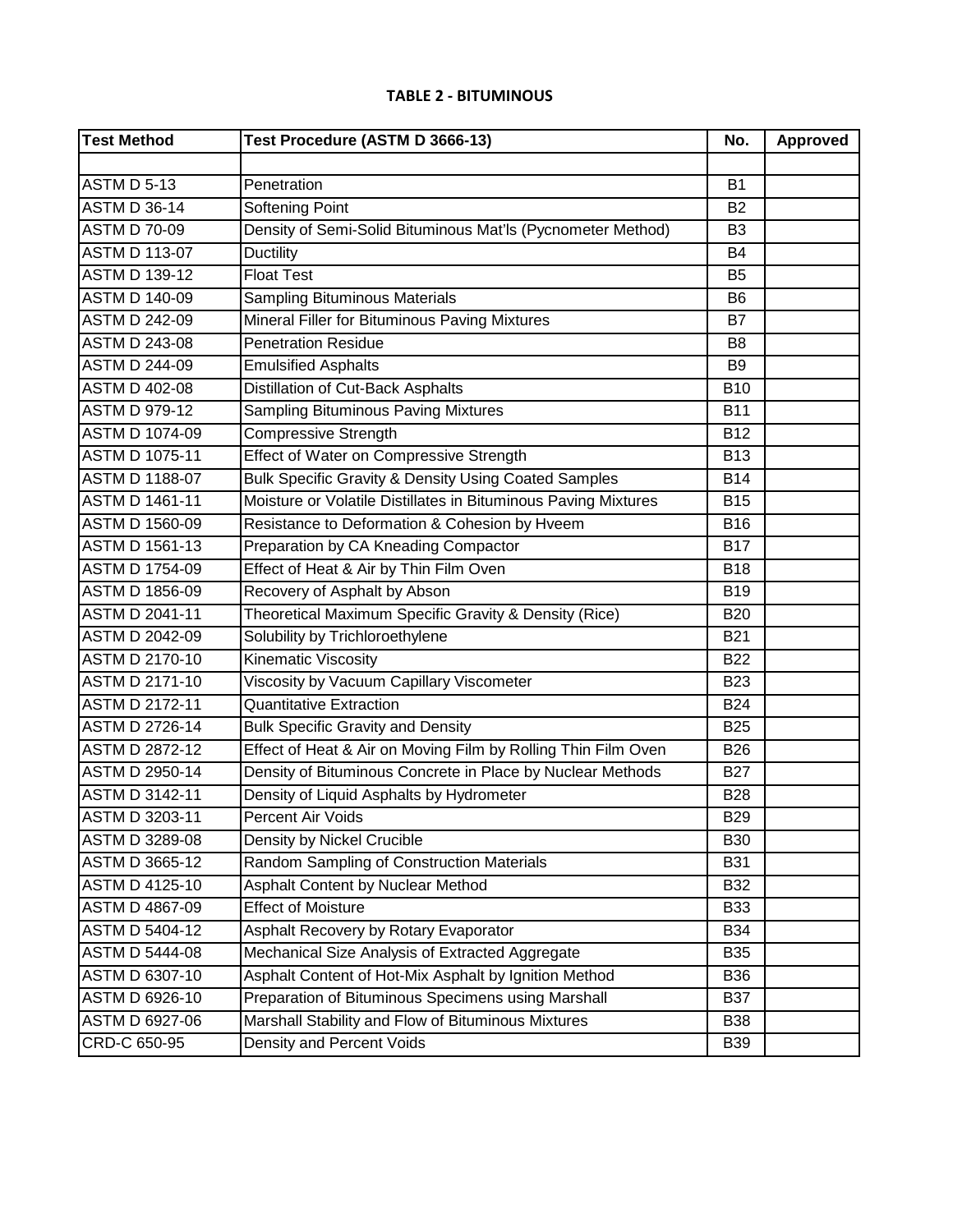## **TABLE 3 - CONCRETE**

| Test Method           | <b>Test Procedure</b>                                      | No.             | Approved |
|-----------------------|------------------------------------------------------------|-----------------|----------|
|                       | Required Tests Per ASTM C 1077-14                          |                 |          |
| <b>ASTM C 31-12</b>   | Making and Curing Test Specimens in the Field              | C1              |          |
| <b>ASTM C 39-14</b>   | <b>Compressive Strength of Cylindrical Specimens</b>       | C <sub>2</sub>  |          |
| <b>ASTM C 138-14</b>  | Unit Weight and Air Content by Gravimetric                 | C <sub>3</sub>  |          |
| <b>ASTM C 143-12</b>  | Slump                                                      | C <sub>4</sub>  |          |
| <b>ASTM C 172-14</b>  | Sampling                                                   | C <sub>5</sub>  |          |
| <b>ASTM C 173-14</b>  | Air Content by Volumetric                                  | C <sub>6</sub>  |          |
| <b>ASTM C 231-14</b>  | Air Content by Pressure                                    | C <sub>7</sub>  |          |
| <b>ASTM C 1064-12</b> | Temperature of Concrete                                    | C <sub>8</sub>  |          |
|                       |                                                            |                 |          |
| <b>ASTM C 42-13</b>   | <b>Drilled Cores and Sawed Beams</b>                       | C <sub>9</sub>  |          |
| <b>ASTM C 78-10</b>   | Flexural Strength by Third Point Loading                   | C10             |          |
| <b>ASTM C 157-08</b>  | Length Change of Concrete and Mortars                      | C11             |          |
| <b>ASTM C 174-13</b>  | Concrete Thickness by Drilled Cores                        | C12             |          |
| <b>ASTM C 192-14</b>  | Making and Curing Test Specimens in Laboratory             | C13             |          |
| <b>ASTM C 215-08</b>  | <b>Fundamental Frequencies of Concrete</b>                 | C14             |          |
| <b>ASTM C 232-14</b>  | <b>Bleeding of Concrete</b>                                | C15             |          |
| <b>ASTM C 293-10</b>  | Flexural Strength by Center Point Loading                  | C16             |          |
| <b>ASTM C 341-13</b>  | Length Change of Drilled or Sawed Concrete                 | C17             |          |
| <b>ASTM C 403-08</b>  | Time of Setting by Penetration Resistance                  | C18             |          |
| <b>ASTM C 418-12</b>  | Abrasion Resistance by Sand Blasting                       | C19             |          |
| <b>ASTM C 457-12</b>  | Air-Void System by Microscopic Determination               | C <sub>20</sub> |          |
| <b>ASTM C 469-14</b>  | Static Modulus of Elasticity and Poisson's Ratio           | C <sub>21</sub> |          |
| <b>ASTM C 470-09</b>  | Molds for Forming Concrete Test Cylinders Vertically       | C <sub>22</sub> |          |
| <b>ASTM C 490-11</b>  | Apparatus for Length Chge of Cement Paste, Mortar, & Concr | C <sub>23</sub> |          |
| <b>ASTM C 495-12</b>  | Compressive Strength of Lightweight Insulating Concrete    | C <sub>24</sub> |          |
| <b>ASTM C 496-11</b>  | Splitting Tensile Strength                                 | C <sub>25</sub> |          |
| <b>ASTM C 511-13</b>  | Moist Cabinets, Moist Rooms, Water Storage Tanks           | C <sub>26</sub> |          |
| <b>ASTM C 512-10</b>  | Creep of Concrete in Compression                           | C27             |          |
| <b>ASTM C 567-14</b>  | Unit Mass of Structural Lightweight Concrete               | C <sub>28</sub> |          |
| <b>ASTM C 597-09</b>  | Pulse Velocity Through Concrete                            | C <sub>29</sub> |          |
| <b>ASTM C 617-12</b>  | <b>Capping Cylindrical Specimens</b>                       | C30             |          |
| <b>ASTM C 642-13</b>  | Density, Absorption, and Voids                             | C31             |          |
| ASTM C 666-03 (08)    | Freezing & Thawing Concrete Specimens                      | C <sub>32</sub> |          |
| <b>ASTM C 672-12</b>  | Scaling Resistance by Deicing Chemicals                    | C <sub>33</sub> |          |
| <b>ASTM C 779-12</b>  | Abrasion Resistance of Horizontal Surfaces                 | C <sub>34</sub> |          |
| ASTM C 803-03 (10)    | Penetration Resistance of Hardened Concrete                | C <sub>35</sub> |          |
| <b>ASTM C 805-13</b>  | Rebound Number of Hardened Concrete                        | C36             |          |
| <b>ASTM C 823-12</b>  | Examination and Sampling Hardened Concrete in Cnstrctn     | C <sub>37</sub> |          |
|                       | Test Procedure (ASTM C 1077-14)                            |                 |          |
| <b>ASTM C 856-14</b>  | Petrographic Examination of Hardened Concrete              | C38             |          |
| <b>ASTM C 873-10</b>  | Compressive Strength of Cast in Place Cylinders            | C39             | X        |
| <b>ASTM C 876-09</b>  | Half-Cell Potentials of Uncoated Reinforcing Steel         | C40             |          |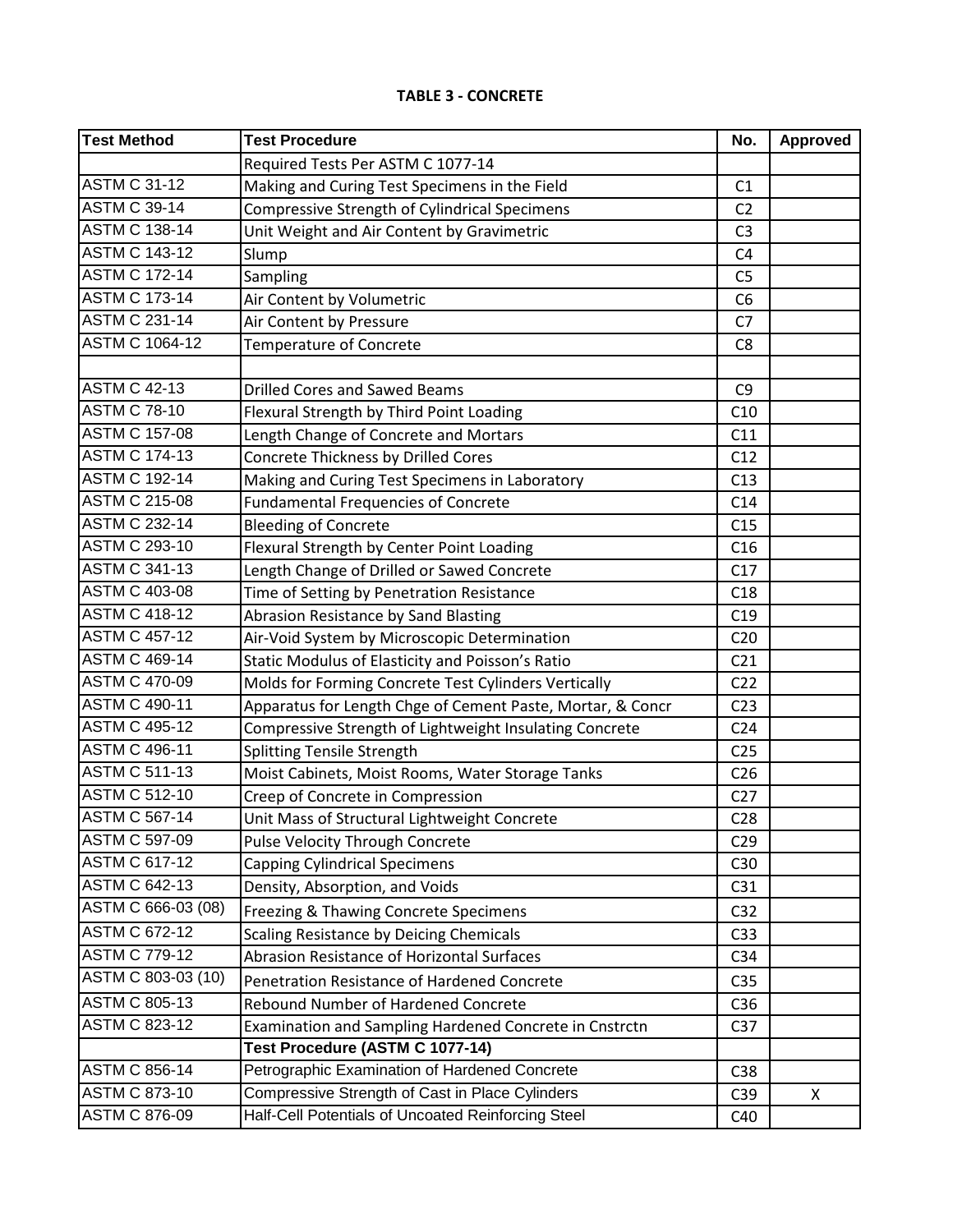| <b>ASTM C 900-13</b>  | Concrete Pullout Strength                                 | C <sub>41</sub> |  |
|-----------------------|-----------------------------------------------------------|-----------------|--|
| <b>ASTM C 918-13</b>  | Early Age Compression Test                                | C <sub>42</sub> |  |
| <b>ASTM C 944-12</b>  | Abrasion Resistance by Rotating-Cutter Method             | C <sub>43</sub> |  |
|                       | ASTM C 1040-08 (13) Density of Concrete by Nuclear Method | C44             |  |
| <b>ASTM C 1074-11</b> | <b>Estimating Concrete Strength by Maturity Method</b>    | C45             |  |
| <b>ASTM C 1084-10</b> | Portland Cement Content of Hardened Concrete              | C46             |  |
|                       | ASTM C 1152-04 (12) Acid-Soluble Chloride in Concrete     |                 |  |
|                       |                                                           | C47             |  |
| <b>ASTM C 1202-12</b> | Electrical Indication of Concrete to Resist Chloride Ion  | C48             |  |
|                       | ASTM C 1218-99 (08) Water-Soluble Chloride in Concrete    |                 |  |
|                       |                                                           | C49             |  |
| <b>ASTM C 1231-14</b> | <b>Unbonded Caps</b>                                      | C <sub>50</sub> |  |
| CRD-C 114-97          | Soundness by Freezing and Thawing of Concrete             | C <sub>51</sub> |  |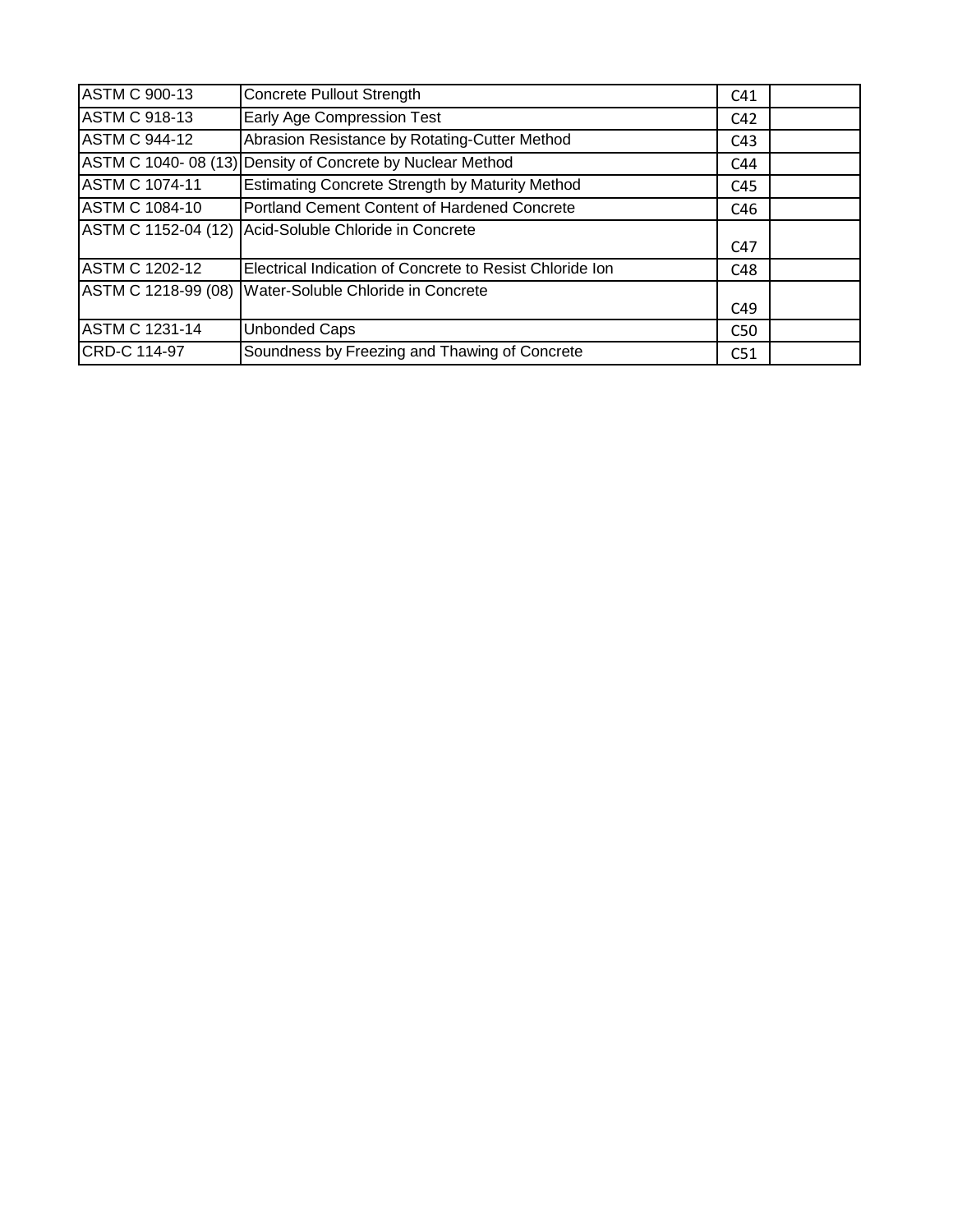### **TABLE 4 - MASONRY**

| <b>Test Method</b>    | Test Procedure (ASTM C 1093-13)                             | No.            | <b>Approved</b> |
|-----------------------|-------------------------------------------------------------|----------------|-----------------|
|                       |                                                             |                |                 |
| <b>ASTM C 109-13</b>  | Compressive Strength of Cmnt Mortars Using Cube Specimens   | M1             |                 |
| <b>ASTM C 140-14</b>  | Sampling and Testing Concrete Masonry and Related Units     | M <sub>2</sub> |                 |
| <b>ASTM C 151-09</b>  | <b>Autoclave Expansion of Portland Cement</b>               | M <sub>3</sub> |                 |
| <b>ASTM C 185-08</b>  | Air Content of Hydraulic Cement Mortar                      | M4             |                 |
| <b>ASTM C 187-11</b>  | Normal Consistency of Hydraulic Cement                      | M <sub>5</sub> |                 |
| <b>ASTM C 266-13</b>  | Time of Setting of Hydraulic-Cmnt Paste by Gillmore Needles | M6             |                 |
| <b>ASTM C 305-13</b>  | Mech Mixing of Cmnt Pastes & Mortars of Plstc Consistency   | M <sub>7</sub> |                 |
| <b>ASTM C 780-14</b>  | Evaluation of Mortars for Plain and Reinforced Unit Masonry | M8             |                 |
| <b>ASTM C 1019-13</b> | Sampling and Testing Grout                                  | M9             |                 |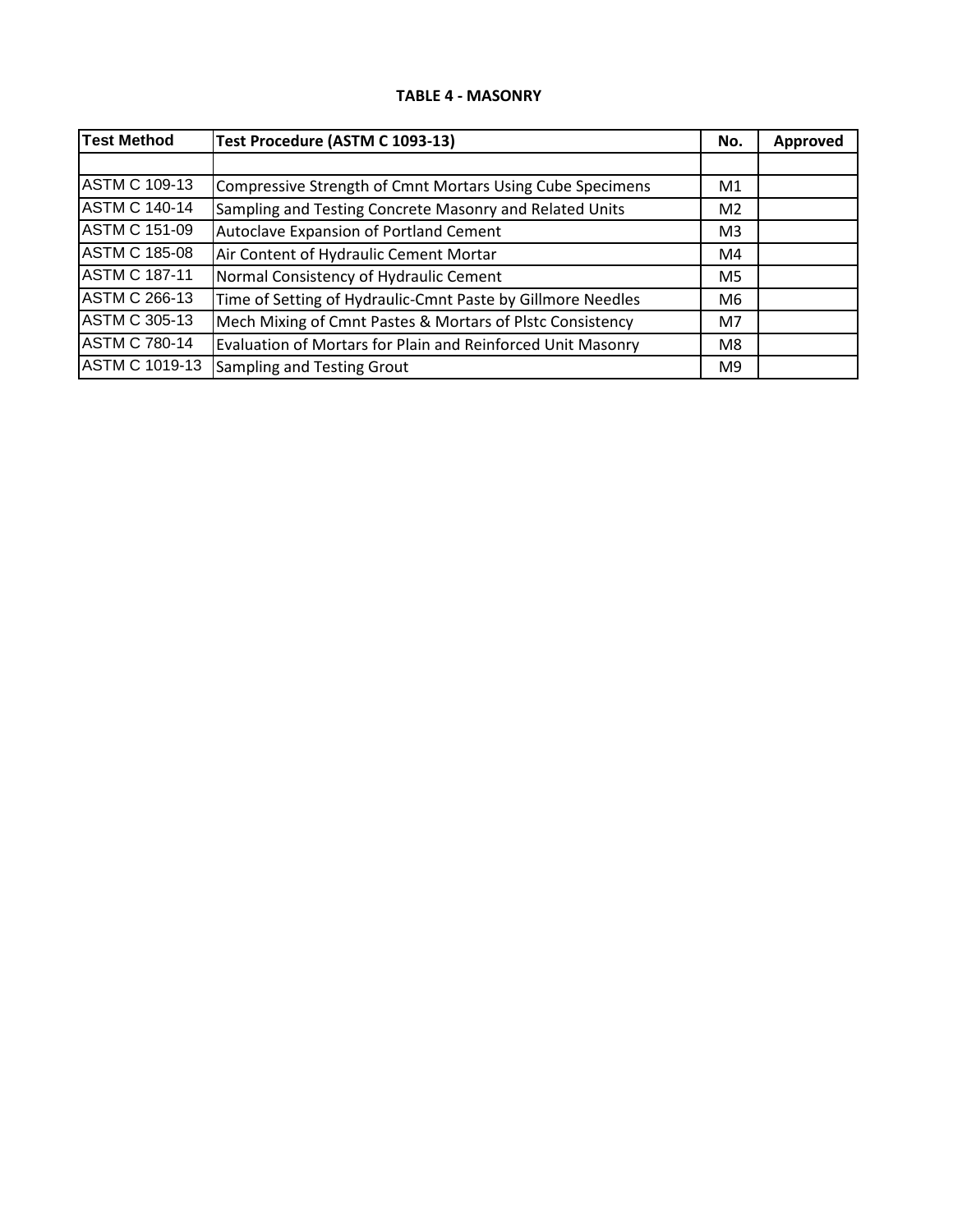## **TABLE 5 - ROCK**

| <b>Test Method</b>    | Test Procedure (ASTM D 3740-12)                          | No.             | <b>Approved</b> |
|-----------------------|----------------------------------------------------------|-----------------|-----------------|
|                       |                                                          |                 |                 |
| <b>ASTM D 2845-08</b> | <b>Pulse Velocity and Ultrasonic Elastic Constants</b>   | R1              |                 |
| <b>ASTM D 2936-08</b> | Direct Tensile Strength of Intact Rock Core              | R <sub>2</sub>  |                 |
| <b>ASTM D 3967-08</b> | Tensile Strength, Splitting (Brazilian) Method           | R <sub>3</sub>  |                 |
| <b>ASTM D 4435-13</b> | Rock Bolt Anchor Pull Test                               | R4              |                 |
| <b>ASTM D 4543-08</b> | Preparing Rock Core Specimens and Determining Tolerances | R5              |                 |
| <b>ASTM D 4644-08</b> | Slake Durability of Shales and Weak Rocks                | R6              |                 |
| ASTM D 5312-12 (13)   | Durability of Rock to Freezing and Thawing               | R7              |                 |
| ASTM D 5313-12 (13)   | Durability of Rock to Wetting and Drying                 | R8              |                 |
| <b>ASTM D 5607-08</b> | Laboratory Direct Shear Tests on Rock Under Cnst Normal  | R9              |                 |
| <b>ASTM D 5731-08</b> | Point Load Index                                         | R <sub>10</sub> |                 |
| ASTM D 5878-08        | Rock-Mass Classification for Engineering Purposes        | R <sub>11</sub> |                 |
| <b>ASTM D 7012-13</b> | Compr Strgth & Elastic Moduli of Rock Core Specimens     | R <sub>12</sub> |                 |
| CRD-C 144-92          | Resistance of Rock to Freezing and Thawing               | R7              |                 |
| CRD-C 148-69          | Expansive Breakdown on Soaking in Ethylene Glycol        | R <sub>13</sub> |                 |
| CRD-C 169-97          | Resistance of Rock to Wetting and Drying                 | R8              |                 |